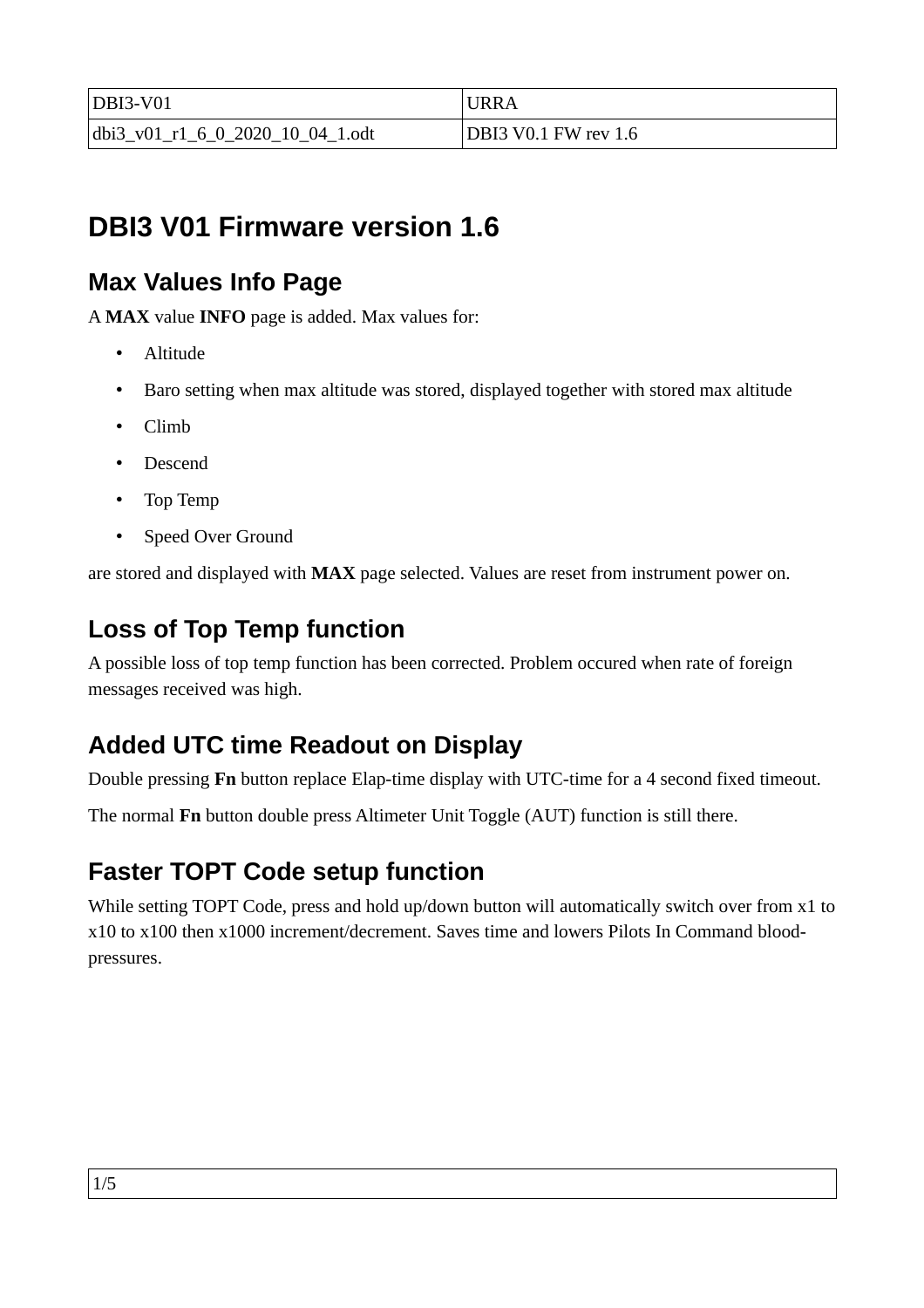| $DBI3-V01$                       | URRA                                |
|----------------------------------|-------------------------------------|
| dbi3 v01 r1 6 0 2020 10 04 1.odt | $\mathrm{^{1}DBl3}$ V0.1 FW rev 1.6 |

# **Command Line Interface FW rev 1.6**

*Perform warm reboot*

**rst** - restart system

*Show help contents*

**?** - show help

*Initialize Real Time Clock*

**ri** - rtc init

*Set Real Time Clock*

**rs yyyy mm dd hh mm ss** - rtc set

*Power off instrument* **po** - turn hard off

*Simulation mode on or off*

**sm on|off** - sim data

*Set instruments units*

**su alt {feet|meter} | roc {fpm|mps} | bar {ihg|hpa} | temp {fahr|cent} | sog {knot|mps|kmh|mph}** - set units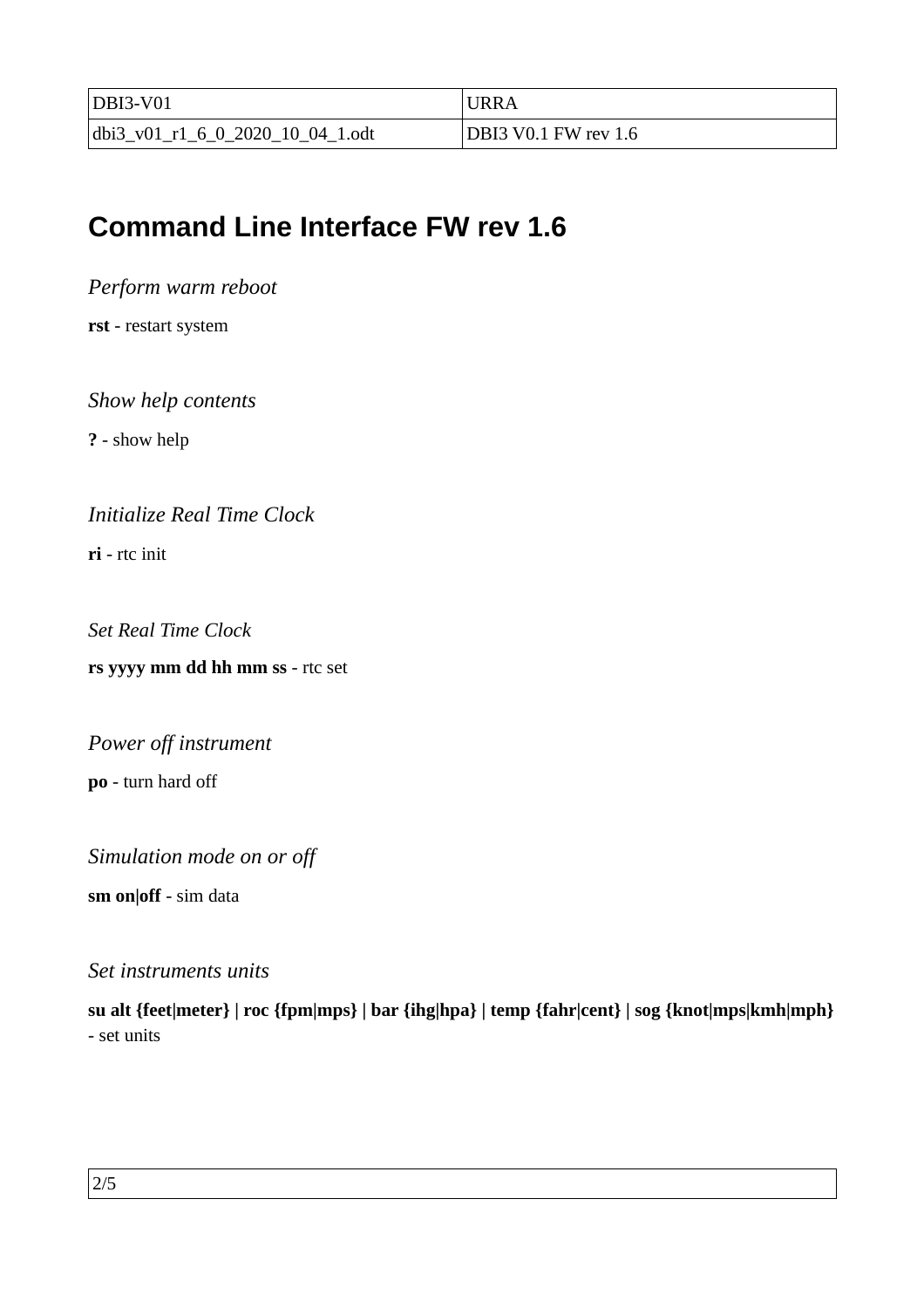| $DBI3-V01$                       | 'JRRA                |
|----------------------------------|----------------------|
| dbi3 v01 r1 6 0 2020 10 04 1.odt | DBI3 V0.1 FW rev 1.6 |

#### *Set instrument alarms*

**sa alth {off|value} | altl {off|value} | clmb {off|value} | desc {off|value} | topt {off|value}** - set alarm

#### *Set instrument functions*

**sf aut {off|static|timeout} | frs {off|pon|toff|toffc|lapc} | aof {off|on} | dat {222-0}** - set funcs

*Set instrument variometer* 

**sv resp {6.0-1.2} | audio {off|on} | clmbt {value} | desct {value}** - set vario

*Set instrument top and ambient temp code*

**st top {4-1} {off|9999-1} | amb {2-1} {off|9999-1}** - set topt

*Get instrument unit settings* **gu alt|roc|bar|temp|sog** - get units

*Get instrument alarm settings* **ga alth|altl|clmb|desc|topt** - get alarm

*Get instrument function settings* **gf aut|frs|aof|dat** - get funcs

*Get variometer settings* **gv resp|audio|clmbt|desct** - get vario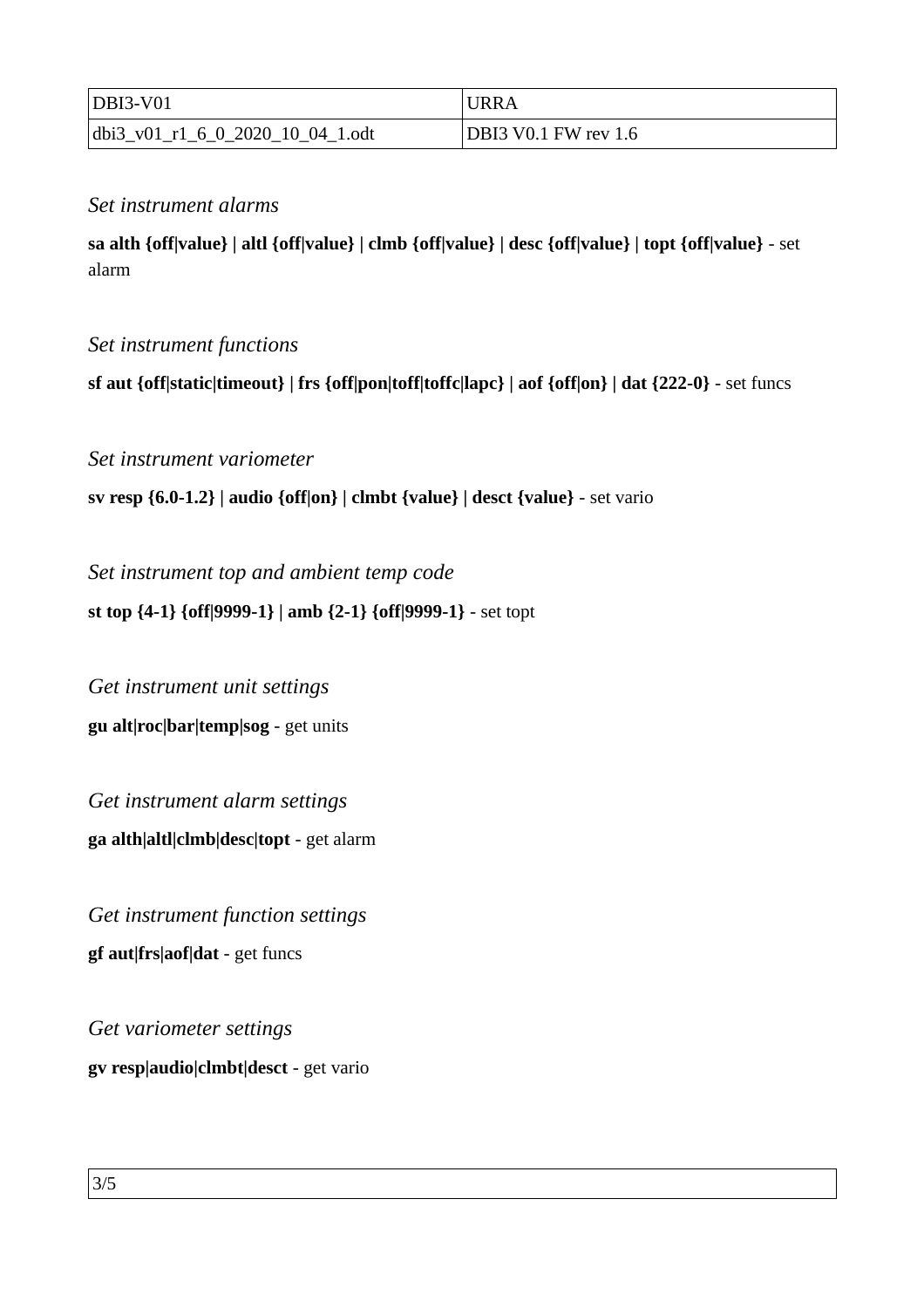| $DBI3-V01$                       | <b>URRA</b>          |
|----------------------------------|----------------------|
| dbi3 v01 r1 6 0 2020 10 04 1.odt | DBI3 V0.1 FW rev 1.6 |

*Get top and ambient temp code settings* **gt top{4-1}|amb{2-1}** - get topt

*Set defaults (settings), metric, imperial or urb*

**sd met|imp|urb** - set defaults

*File system commands*

#### **fs vinit|vdel|start|stop|list|del [filename]|read[filename]|state|clear** - file system

*Set nonvolatile info parameters* **si mod|brd|date|loc{adr} str** - set info

*Get nonvolatile info parameters* **gi mod|brd|date|loc{adr}** - get info

*Set console mode*  **md mach|con** - set CLI mode, machine or console

*Print instrument serialnumber* **sn** - print serialnumber

*Print firmware version*

**vr** - print firmware version